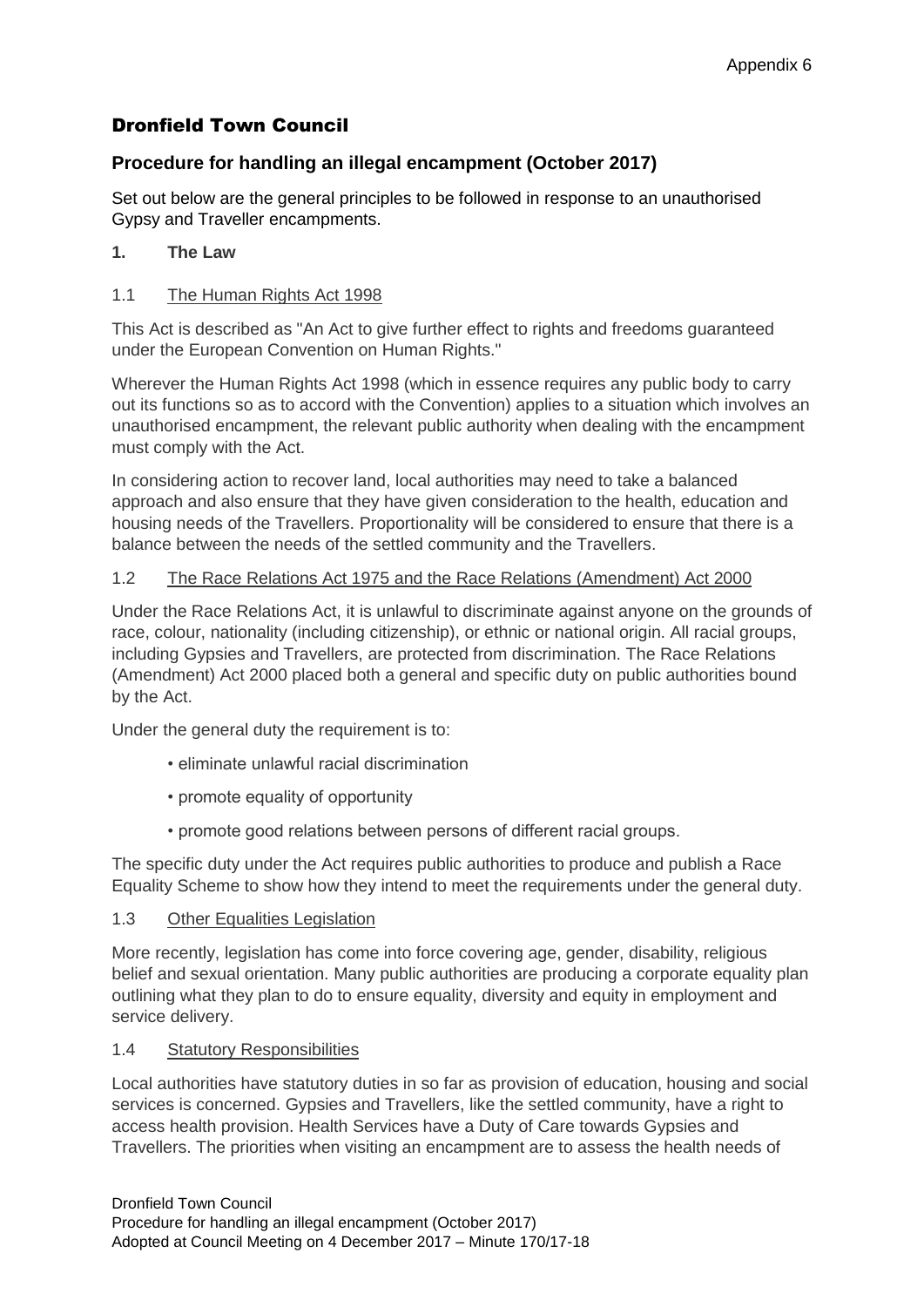Gypsies and Travellers and to provide access to such services as are appropriate and are required.

#### 1.5 Confidentiality

In dealing with unauthorised encampments, all personal information will be treated as confidential between agencies, in line with normal working practices and procedures. However, it must be remembered that occasionally the public interest and the statutory duties of agencies can override the duty of confidentiality.

In the operation of this guidance information may be shared between responsible authorities in line with the principles of the Derbyshire Partnership Forum Information Sharing Protocol. In addition, information communicated to public authorities may be disclosed to the public under the Freedom of Information Act 2000.

At no time should agencies, employees or members of the Gypsy and Traveller community be offered anonymity for information they wish to share with the agency, where this cannot be provided in law.

# **2. The Procedure**

Where a report about an unauthorised encampment on public land reaches Dronfield Town Council, the staff member that takes the report will consult directly with the other relevant agencies concerning the encampment as appears appropriate.

#### 2.1 There are three methods of traveller removal are as follows.

- **1. Common Law:** The most popular one is under Common Law where Bailiffs serve the notice to the travellers to vacate the land asking them to move immediately. They Bailiffs then leave the site, to cut down on waiting time. If they have moved by 5.00pm that day the land owner can contact us and tell us and there is no cancelation fee for us turning up at 8.00am the next day to remove them.
- **2. Magistrates Court Order:** The council 'legal team' can obtain a Magistrate Court order to remove them from the site that can be enforced by Bailiffs. This cannot always be obtained on the same day and in fact can take up to 4 days to get an appointment at court and the damage done by the travellers may have increased having a knock on effect in terms of tidying up costs afterwards.
- **3. County Court Order:** The third option is to obtain a County Court Order and this can be escalated to a High Court writ. The main benefit of this is that the police have a duty to assist the Bailiffs in the removal but if the Police do not have enough manpower then the eviction can take a few days.

The Governments advice to local authorities when dealing with illegal encampments states:

"..councils and the police should be ready to take swift enforcement action to tackle rogue encampments and sites. Recent experience has shown us the problems that can be caused for communities by the illegal occupation of land. It is often thought that local authorities and other enforcement bodies have limited powers available to tackle illegal and unauthorised encampments and the nuisance that they can cause. In fact there are extensive powers…"

"Public bodies should not gold-plate human rights and equalities legislation. Councils and the police have been given strong powers to deal with unauthorised encampments and when deciding whether to take action, they may want to consider for example;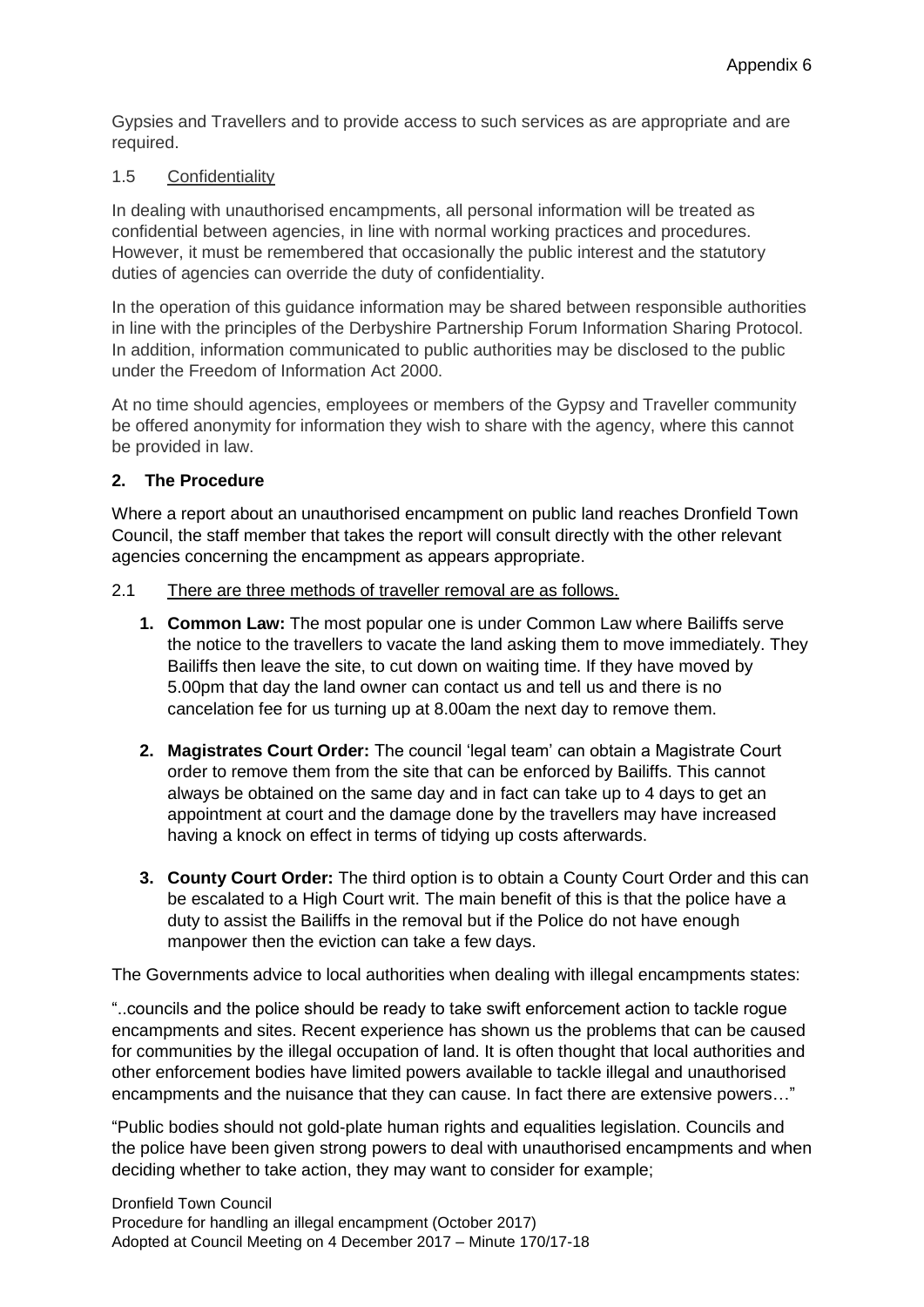(a) the harm that such developments can cause to local amenities and the local environment

(b) the potential interference with the peaceful enjoyment of neighbouring property

(c) the need to maintain public order and safety and protect health – for example, by deterring fly-tipping and criminal damage

(d) any harm to good community relations

(e) that the state may enforce laws to control the use of an individual's property where that is in accordance with the general public interest.

Whilst there is a clear leadership role for local authorities in tackling illegal and unauthorised encampments, they should work collaboratively with other agencies, such as the police or the Highways Agency, depending on where the most appropriate powers sit.

Please note: Local Authorities are advised that gaining a Magistrates Court Order is preferable, but where there are urgent circumstances a Common Law eviction may be more suitable, particularly if removal is needed urgently.

2.2 Dronfield Town Council have implemented the following procedure;

#### **Step 1: Who to inform**

Initial details of the encampment need to be reported to the District Council, Police, NHS and Environment Agency:

#### **North East Derbyshire District Council (re: housing & education):** 01246 217246

**Derbyshire Constabulary:** Gypsy & Traveller Liaison Officer: 01773 572088 and email [john.coxhead.524@derbyshire.pnn.police.uk](mailto:john.coxhead.524@derbyshire.pnn.police.uk)

Police Call Centre: 101

**NHS Derbyshire (re: health):** Jane Horton, Amber Valley PCT on 01773 525099 ext 5110

**The Environment Agency:** 08000 807 060

#### **Please Note: Welfare Enquiries**

The Council has a statutory obligation towards Gypsies or Travellers under other legislation (mainly regarding children, homelessness and education). Officers should liaise with other local authorities, such as health and welfare services who might have responsibilities towards the families of the Gypsies or Travellers.

Effective welfare enquiries are necessary to identify whether needs exist which might trigger duties or necessitate the involvement of other sectors. The Human Rights Act 1998 applies to all public authorities. With regard to eviction, the issue that must be determined is whether the interference with Gypsy or Traveller family life and home is justified and proportionate.

Any particular welfare needs experienced by the Gypsies or Travellers are material in reaching a balanced and proportionate decision. The human rights of members of the settled community are also material if the Council fails to act or curb nuisance from an encampment.

### **The Council is required to demonstrate that it has taken into consideration any welfare needs of the Gypsies or Travellers prior to making a decision to evict, or this could delay court orders being issued.**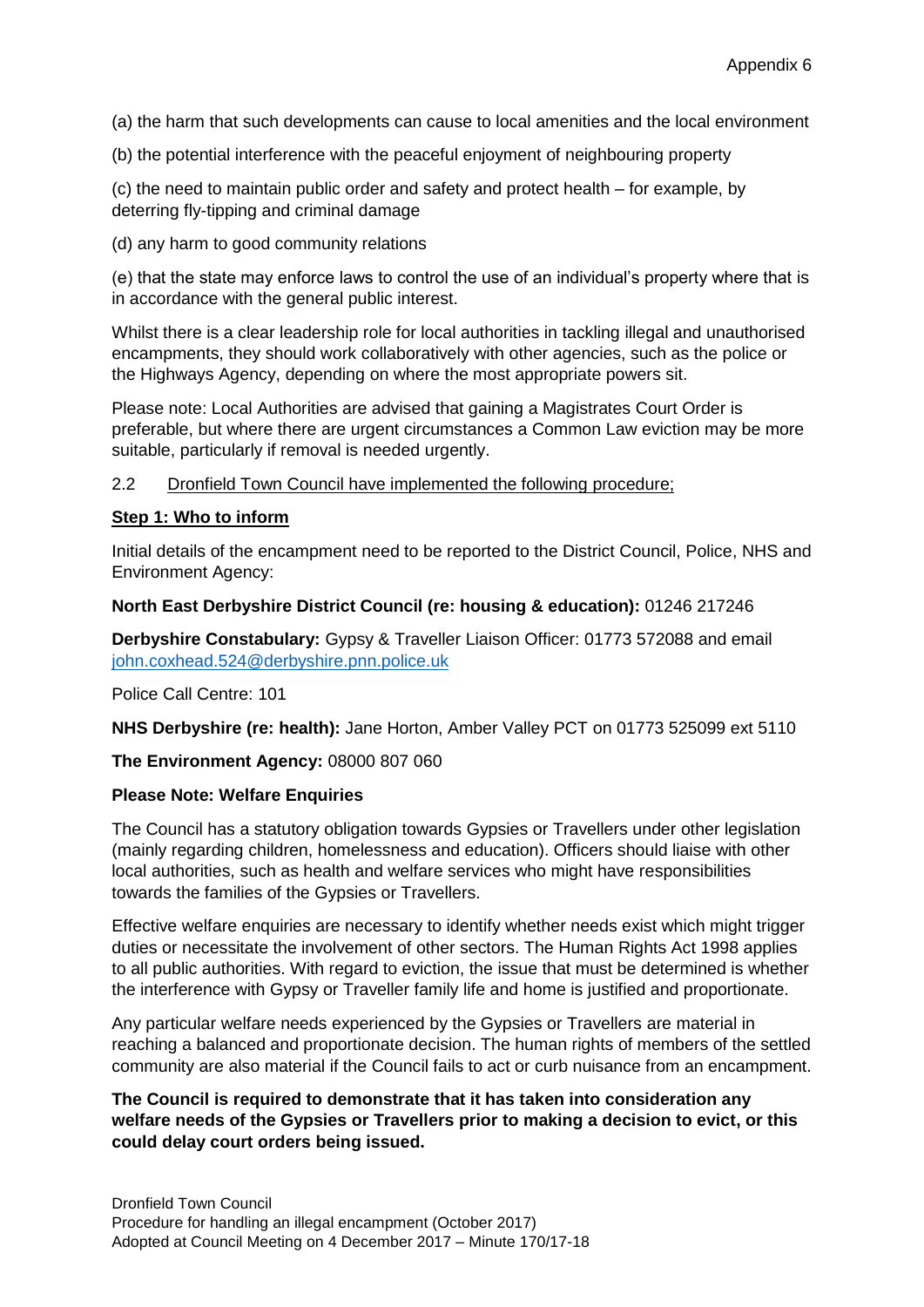Speed of response in relation to making welfare enquiries is key to managing unauthorised encampments so as to minimise disruption. Reports of an unauthorised encampment should be acted on as quickly as possible and information should be passed on for consultation as rapidly as possible.

Contact details at Derbyshire County Council and the NHS for Welfare Enquiries can be seen below;

# **Derbyshire County Council:**

Chief Executive Office, Policy Unit: 01629-580000 extension 7384

Legal Services (dealing with unauthorised encampments): 01629 580000 ext 7466

Older People & Vulnerable Adults: 1629 580000 ext 2002

Early Years & Childcare Services Joanne Robinson: 01629 580000 ext 5738

Derbyshire County Council Traveller Liaison Officer: 01629 538466

# **NHS Derbyshire (re: health):**

Jane Horton, Amber Valley PCT on 01773 525099 ext 5110

When a relevant authority seeks to gain re-possession of land, it should - if possible - make contact with Derbyshire Gypsy Liaison Group so that there are lines of communication and to explore any opportunity for negotiation and discussion which may lead to solutions before evictions take place.

# **Contact Details for Derbyshire Gypsy Liaison Group**

1-3 Ladygrove Mill, Lady Grove Road, Two Dales, Matlock, Derbyshire, DE4 2FG

# **Tel: 01629 732744 Fax: 01629 732744 Email: info@dglg.org**

Office hours are 10am to 3pm - Monday, Wednesday and Friday

#### **Step 2: Identify ownership of the land & arrange site visit**

Identify who the owner of the land is and gain evidence of ownership. Then arrange for a visit to the site to be undertaken to establish the exact location and number of occupants on the land.

#### **1. Dronfield Town Council Owned Land**

Establish if the land is owned by Dronfield Town Council and gain proof e.g. map showing area and deeds.

#### **2. North East Derbyshire District Council Land**

If the owners of the land are District Council then report it immediately by calling 01246 231111, with details of the location and the number of occupants.

# **3. Derbyshire County Council Owned Land**

If the owners of the land are the County Council (this includes highways land) then contact the Traveller Liaison Officer at Derbyshire County Council on 01629 585566, with details of the land and the number of occupants.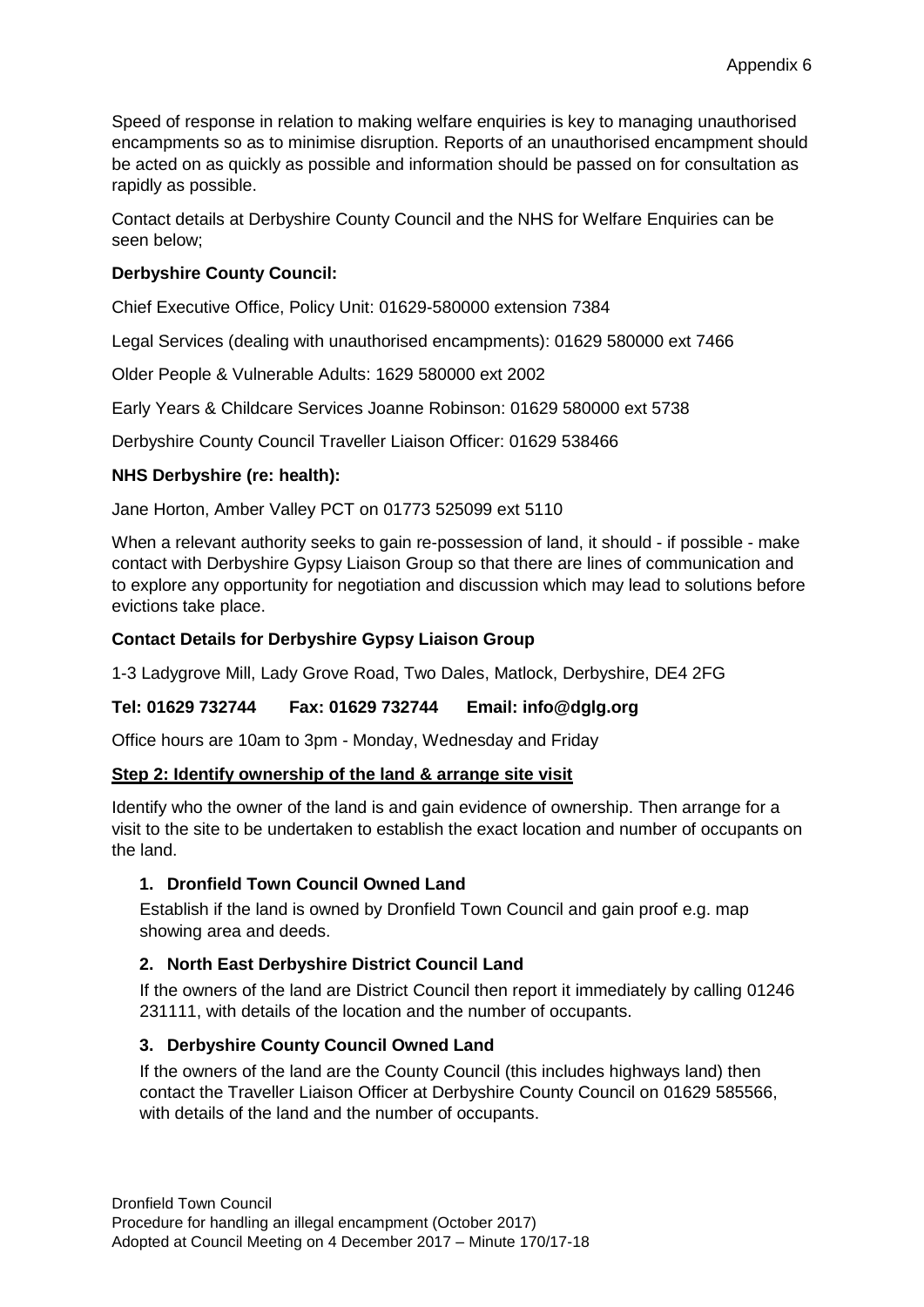# **Step 3: Making decisions**

At this stage Dronfield Town Council will take the Common Law approach by contacting Derby Legal Services to serve a notice to the Travellers.

#### Derby Legal Services Contact Details

T: 0843 289 6324 E: [andy.gillott@derbylegalservices.co.uk](mailto:andy.gillott@derbylegalservices.co.uk)

The Authority to Act form then needs to be completed and forwarded to Derby Legal Services before they can act.

Derby Legal Services will then create the Notice, which will give the Travellers until 8am the following morning to leave the site.

If the Travellers are still there after 8am the following morning Bailiffs will be sent to remove the vehicles and there will be one bailiff for every two caravans.

#### **4. Alternative Options**

If there were any circumstances where Common Law was not the best option then an alternative approach is outlines below.

#### **Steps 1 & 2**

Repeated as above

#### **Step 3: Welfare Enquiries**

Inform all the contacts at Derbyshire County Council, listed above.

Decisions about what further action to take in connection with an unauthorised encampment must be made in the light of information gathered from the site as a result of site visits by County Council. Decisions must always be:

- 'Lawful' that it is in line with policy and procedure, taking into account relevant considerations and not taking into account the irrelevant.
- 'Reasonable' in the legal sense of not being perverse or irrational in the light of the evidence available.
- 'Balanced' in that they take account of the rights and needs of both the settled community and Gypsies and Travellers.
- 'Proportionate'– what is proportionate will vary according to the precise

circumstances of each encampment, including the nature of the location and the behaviour and needs of the Gypsies or Travellers.

Any welfare needs are a material consideration for the Council when deciding whether to start eviction proceedings or to allow the encampment to remain longer.

Welfare needs do not give an open ended 'right' for Gypsies and Travellers to stay as long as they want in an area. To defer an eviction which is justified on other grounds, the needs must be more immediate and/or of a fixed term. Eviction should be delayed while acute welfare needs exist and are being met, in this period the encampment should be managed pro-actively.

#### **Step 4: The decision to evict**

Once a decision to evict an unauthorised encampment has been properly taken, the aims should be to:

Dronfield Town Council Procedure for handling an illegal encampment (October 2017) Adopted at Council Meeting on 4 December 2017 – Minute 170/17-18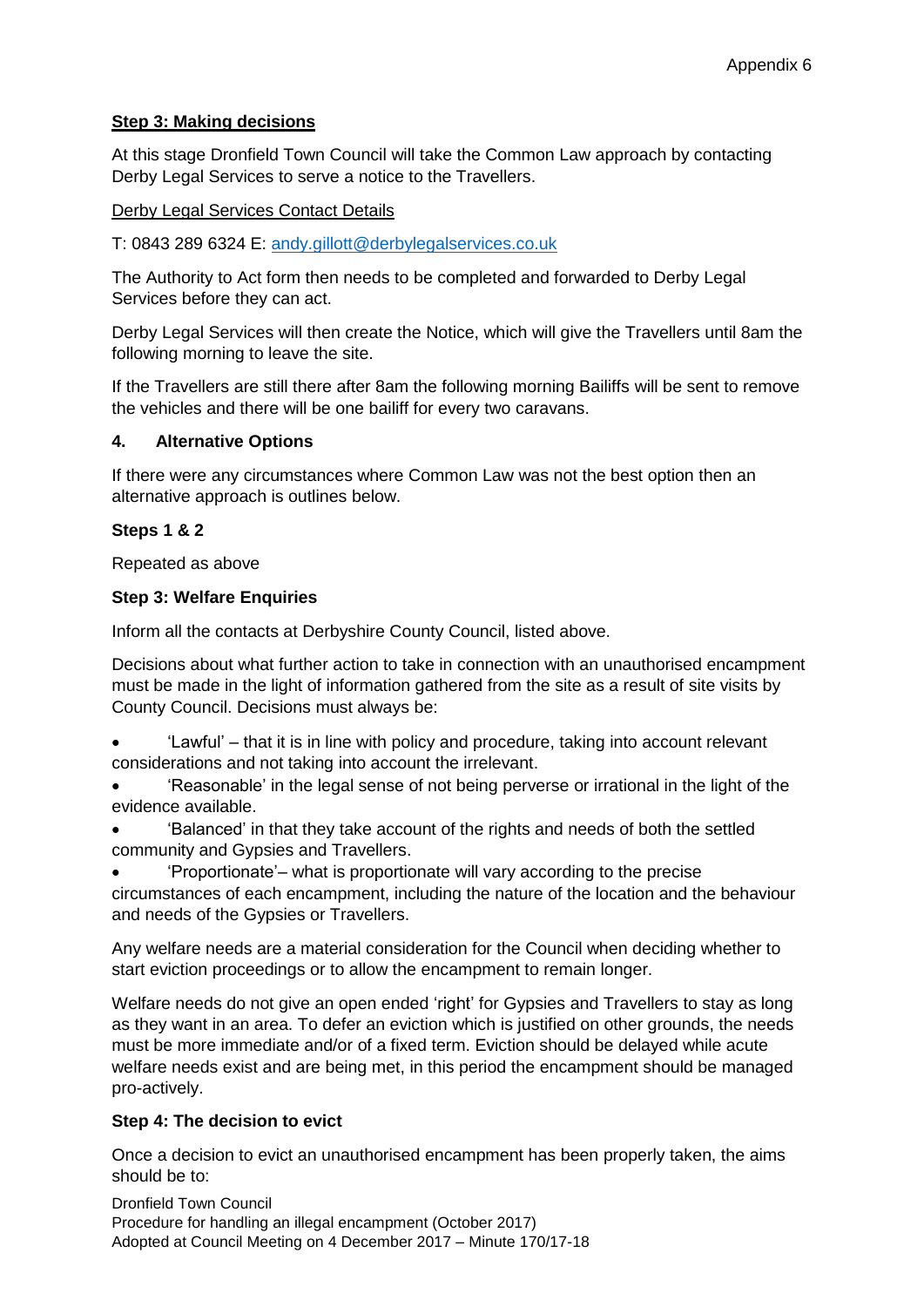- Act quickly and efficiently.
- Use the powers most appropriate to the circumstances
- Reduce scope for challenge through the courts by ensuring that welfare considerations have been taken and considered

There are a number of legal options available;

# **4.1 Direction to evict**

Advice from the Home Office states where people are residing in vehicles (including caravans) on land the section 77 of the Criminal Justice and Public Order Act 1994 gives local authorities in England and Wales power to give a direction to leave the land. The power applies only to land forming part of a highway, any other unoccupied land or occupied land on which people are residing without the consent of the occupier.

It is an offence to fail to comply with such a direction. If the direction is not complied with, the local authority can apply to a magistrates' court for an order requiring the removal of vehicles and any occupants from the land (section 78). Responsibility for eviction lies with the local authority. Officers or agents of the local authority may use reasonable force to evict. It is usually recommended that the police attend such evictions in order to prevent a breach of the peace.

#### **4.2 Magistrates Court Order**

If a direction has been issued and not compiled with contact details for the local Magistrates Court can be found below and an application for an Order for Removal of Person and Vehicles need to be made;

# **North East Derbyshire & Dales Magistrates Court**

Address: Tapton Ln, Chesterfield S41 7TW T: 01246 224040

Questions likely to be asked at the hearing are listed below;

- What date did the Gypsies or Travellers move onto the land?
- How many caravans are present at the encampment?
- What is the land usually used for?
- Photographs of the land
- Have adequate welfare enquiries been made?
- Has a Direction been served under s.77 Criminal Justice and Public Order Act 1994?
- Any changes to the encampment since the service of the Direction?

The Magistrates Court will then issue an Order for Removal of Persons and Vehicles.

Once the Order has been granted, an officer should serve the Order on the Gypsies or Travellers as soon as possible with the presence of the Police, as above.

Twenty-four hours must then be allowed to elapse between serving the Order and any action to remove the Gypsies or Travellers. At any point thereafter, the Council may remove the Gypsies or Travellers, their vehicles and any other property from the land. The department responsible for the land shall oversee this action and ensure bailiffs are employed on behalf of the Council, if necessary. The Police should be present to ensure that no breach of the peace takes place.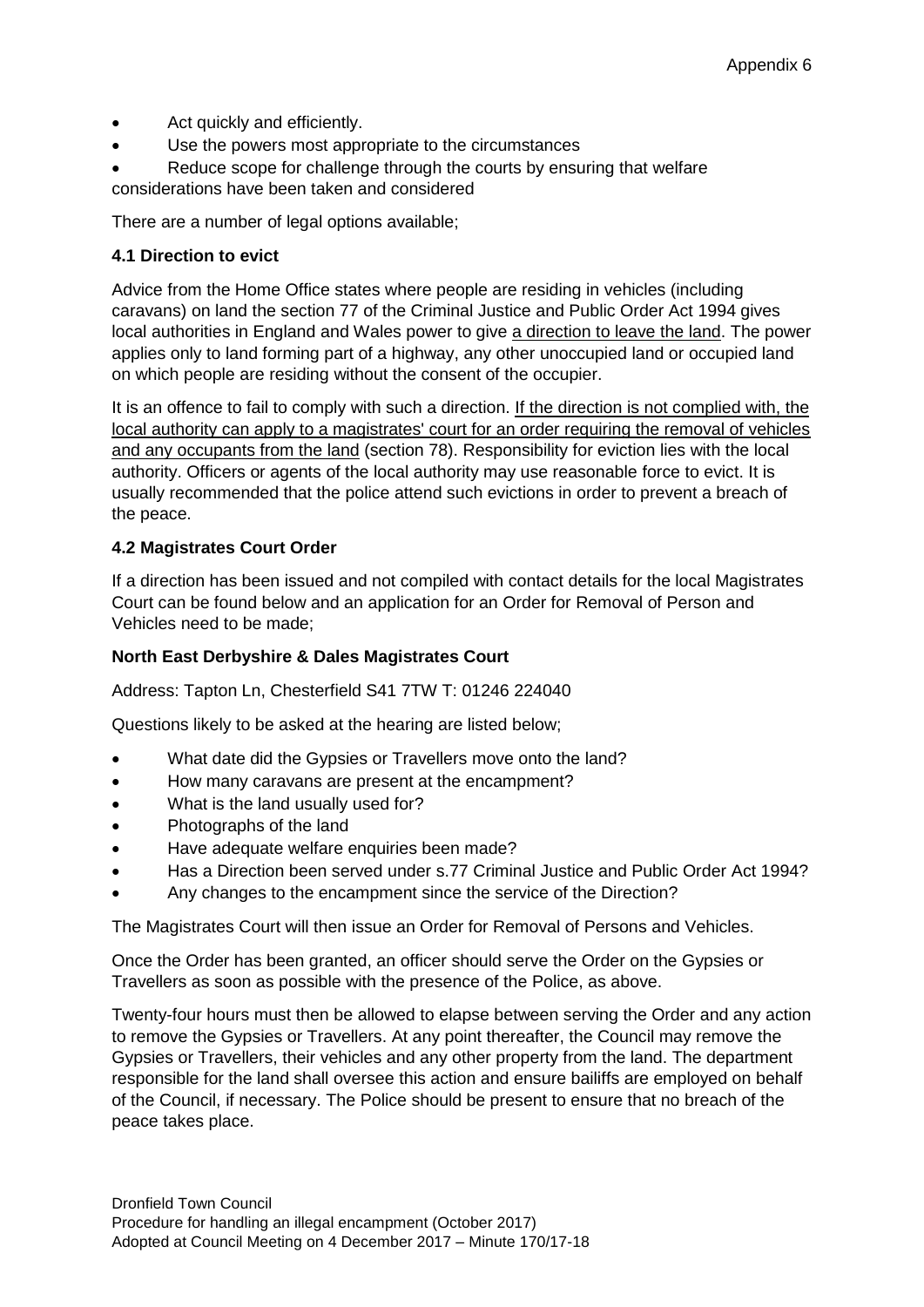On completion of the eviction, the department responsible for the land will need to consider measures to be taken to ensure the site is adequately secured.

#### **4.3 County Court Orders**

Where there is an unauthorised encampment on local authority land or on the highway, the local authority with an interest in the land may bring action in the County Court under the Civil Procedure Rules.

Form N5 a Claim for Possession of Property needs to be completed and submitted to the local County Court, details of which are below;

**Chesterfield Justice Centre,** Tapton Lane, Chesterfield, Derbyshire, S41 7TW

T: 01246 224040 or E: [chesterfieldcountycourt@hmcts.gsi.gov.uk](mailto:chesterfieldcountycourt@hmcts.gsi.gov.uk)

You must phone to make an appointment to submit the court papers and pay the applicable fee involved. When submitting the papers, all witness statements must be filed and submitted at the same time.

The County Court will issue a claim form and set a date for the hearing. The claim for must then be served on those persons by:

(i) attaching copies of the claim form, particulars of claim and any witness statements to the main door or some other part of the land so that they are clearly visible; and

(ii) if practicable, inserting copies of those documents in a sealed transparent envelope addressed to 'the occupiers' through the letter box; or

(iii) placing stakes in the land in places where they are clearly visible and attaching to each stake copies of the claim form, particulars of claim and any witness statements in a sealed transparent envelope addressed to 'the occupiers'.

There will be a minimum of 2 days before a hearing can take place.

Where the Council serves the claim form and particulars of claim, the Council must produce at the hearing a certificate of service of those documents.

After considering the claim the Judge will make an order for possession, without requiring the attendance of either party. The Travellers must then move by the date given in the order.